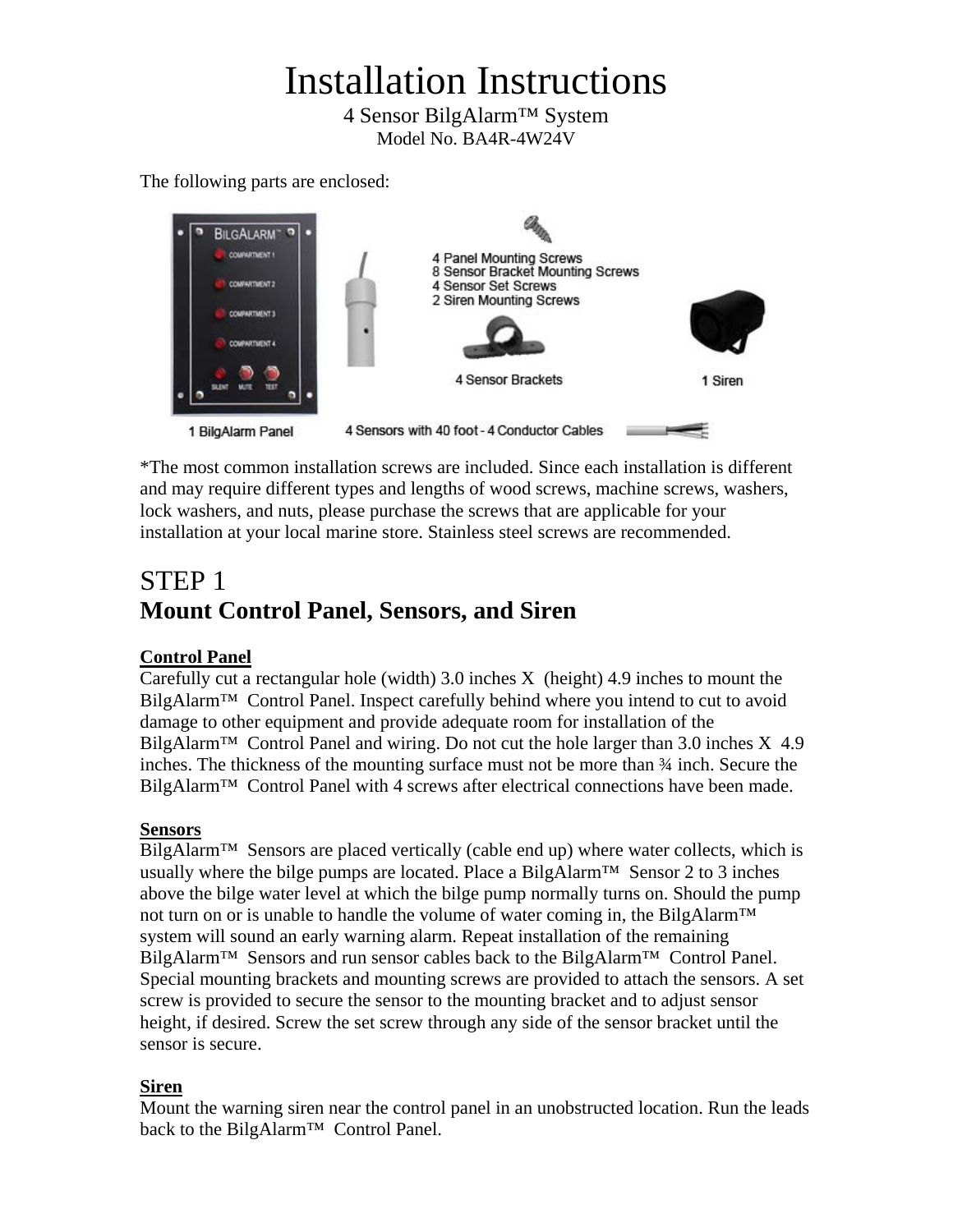### STEP 2 **Wire Sensors, Siren to the Control Panel**  *Model BA4R-4W24V*



### **Sensors**

Attach the four leads of each sensor to the appropriate sensor terminal strip. The terminals are marked for each sensor. See wiring diagram to the left. Be sure to put the proper color wire in the proper terminal strip hole. Tighten securely, but do not over tighten.

### **Siren**

Attach the two leads of the siren to the control panel paying attention to polarity. See wiring diagram to the left. Be sure to connect the red and black wires correctly. Tighten securely, but do not over tighten.

Note: Additional sirens and an optional strobe light can also be added as long as the total load does not exceed the BilgAlarm™ two ampere **(2 AMP)** rated output.

### **Strobe Light (Optional)**

Attach the two leads of the strobe light to the control panel paying attention to polarity. Connect the negative lead (black) to R8 and the positive lead (red) to R6 on the Remote Control Panel terminal strip. Use a 24VDC strobe light.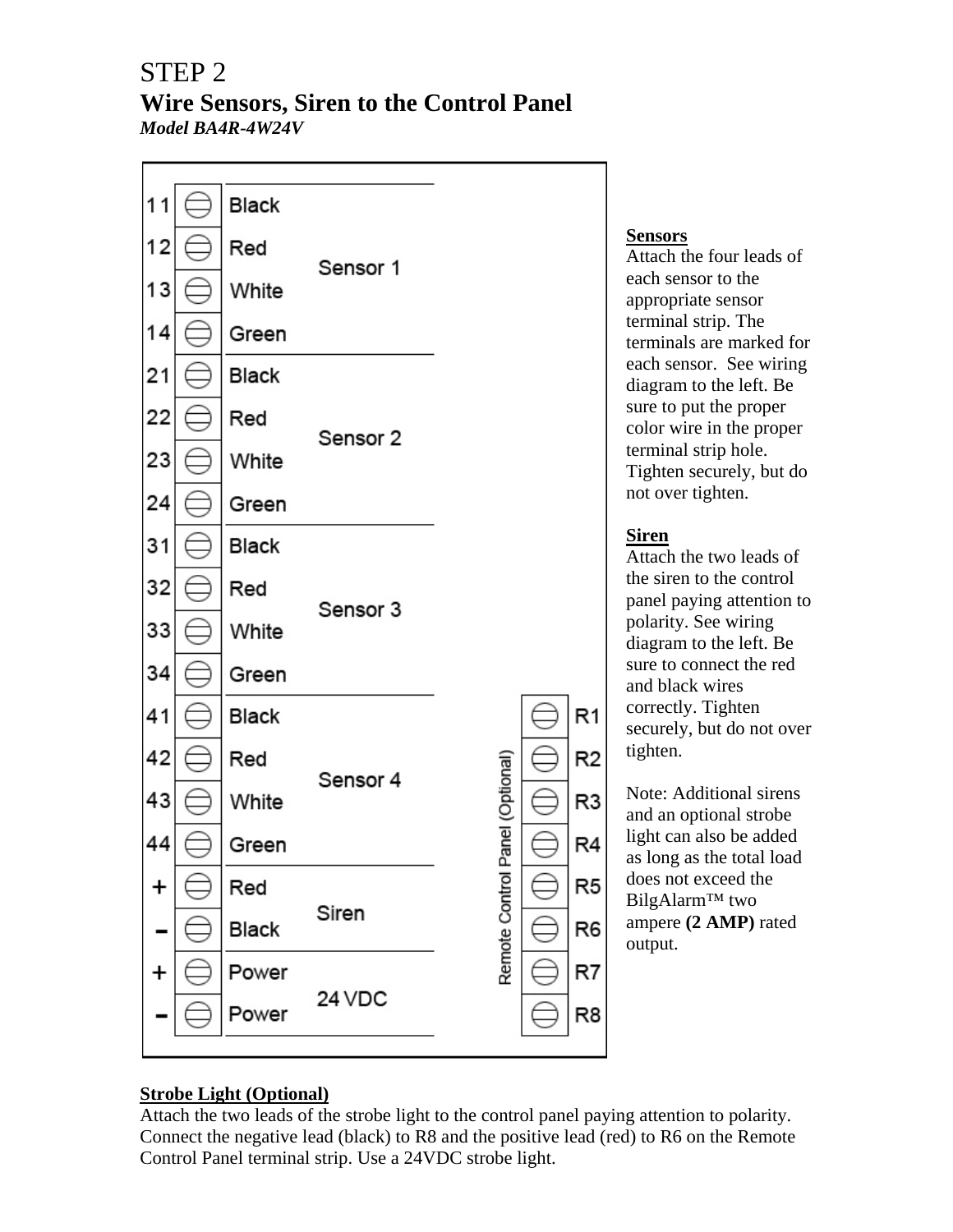Note: The strobe light will continue to flash even when the system is muted as long as there is an alarm condition present in the bilge. If you would prefer the strobe light to stop flashing when the system is muted connect the strobe light to the siren output instead.

### **Remote Control Panel (Optional)**

Your system comes pre-wired for an optional BilgAlarm™ Remote Control Panel. This full featured remote control panel is typically installed in the master stateroom or captain's quarters and has its own audible device, usually a beeper or second siren.

## STEP 3 **Connecting Power to the Control Panel & Testing System**

### **Attach power leads (24VDC)**

Attach the power leads to the control panel paying attention to polarity. See wiring diagram above.

### **Test your system**

Test your system now by pressing and holding the test button and then pressing the mute button. To reset the mute condition, just release the test button and the alarm is reset. You can also test your system by putting a cup of water under the sensor or just placing a wet rag across the sensor electrodes.

### **To test silently**

Press and hold the **Mute** button before depressing the **Test** button. The only sound will be a brief "chirp."

### **This completes the installation of your new BilgAlarm™ Early Warning System.**

### **To the Installer:**

Below is some additional information you may find useful:

### **Sensors**

Each sensor comes with a 40 foot cable. You may shorten it. If you would prefer a longer length, please contact our office. For reliability and longevity of the system, please don't make splices in the sensor cables, especially within the bilge area.

### **Sensor Installation**

Sometimes it's easier to add a pull line through a span that's hard to run cables/wires. A pull line is a line that's twice as long as the span, so you can pull wires in either direction without losing the ends of the line. Secure the ends of the line so they can't be pulled through accidentally. When the task is accomplished, leave the line for the next cable pull. (Nylon clothesline works well)

### **Splicing Wire**

We offer continuous sensor cables to 1000 feet. If splicing of any wires is needed, it's best to take the time and solder the splices and then heat shrink wrap the connections or use specialized water-proof type connectors, or heat shrink crimp connectors. **BilgAlarm™ is not liable for any sensor cable that has been spliced, altered, or changed.**